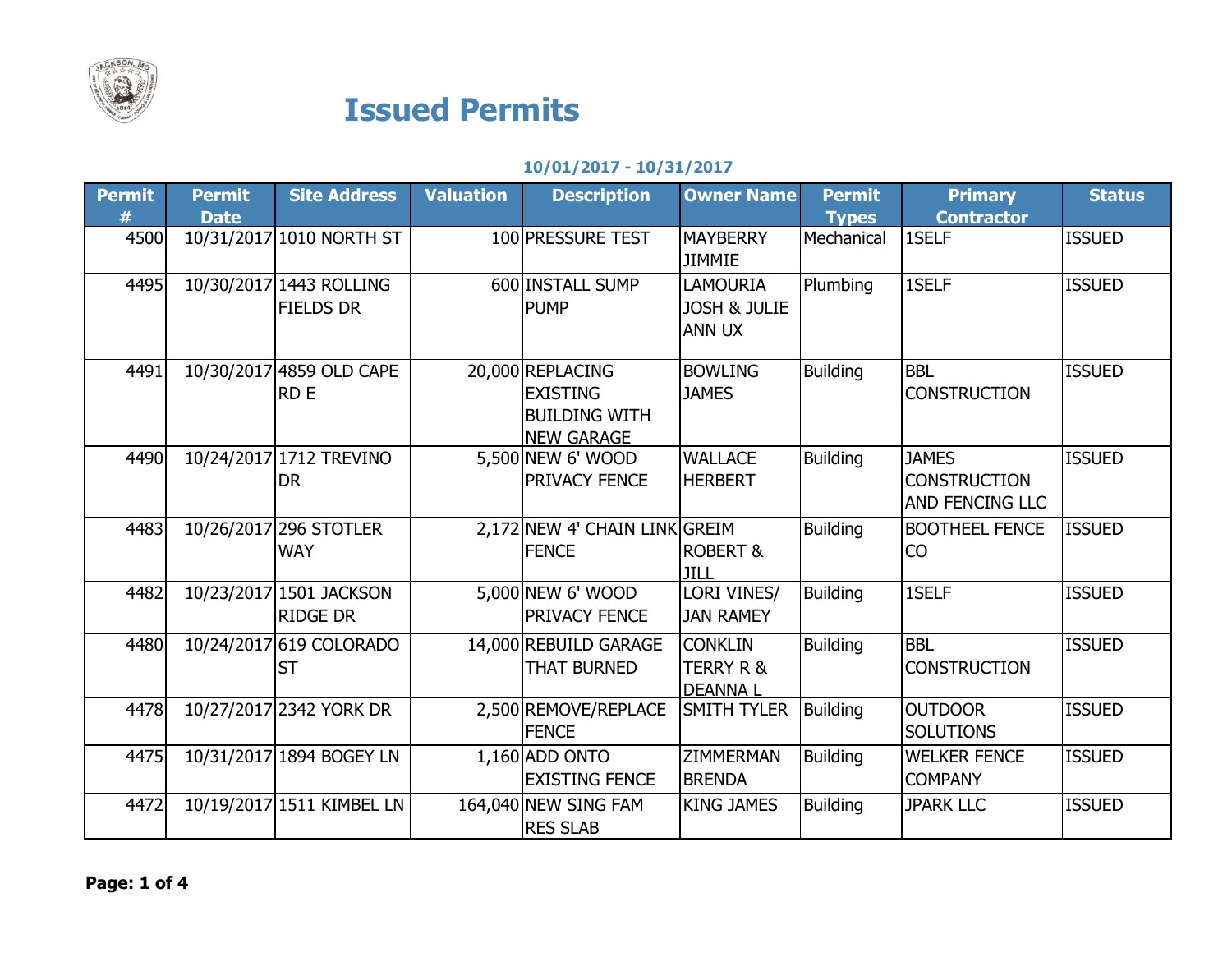| 4471 |                 | 10/18/2017 2597 OAK ST                   | 22,000 NEW 4' FENCE AND FOX MICHAEL<br>PERGOLA                 |                                                           | Building        | <b>JAMES</b><br><b>CONSTRUCTION</b><br>AND FENCING LLC              | <b>ISSUED</b> |
|------|-----------------|------------------------------------------|----------------------------------------------------------------|-----------------------------------------------------------|-----------------|---------------------------------------------------------------------|---------------|
| 4469 |                 | 10/6/2017 519 HARRISON<br><b>DR</b>      | 2,500 UPGRADE FUSE TO ROBERTS<br>200 AMP BREAKER<br><b>BOX</b> | <b>STEPHEN E &amp;</b><br><b>MELINDA UX</b>               | Electrical      | 1SELF                                                               | <b>ISSUED</b> |
| 4466 |                 | 10/9/2017 580 SARA ST                    | 6,500 NEW FENCE                                                | <b>HAHS</b><br><b>CHRISTINA R</b>                         | <b>Building</b> | <b>LAND ESCAPES</b><br><b>NURSERY AND</b><br><b>LANDSCAPING LLC</b> | <b>ISSUED</b> |
| 4465 |                 | 10/23/2017 2563 JONATHAN<br><b>DR</b>    | 176,905 NEW SING FAM<br><b>RES</b>                             | <b>CATALINA</b><br><b>CUSTOM</b><br><b>HOMES</b>          | <b>Building</b> | <b>CAPE</b><br><b>CONSTRUCTION &amp;</b><br><b>ROOFING</b>          | <b>ISSUED</b> |
| 4464 |                 | 10/6/2017 311 S SHAWNEE<br><b>BLVD</b>   | 3,000 REMOVE AND<br><b>REPLACE DECK</b>                        | <b>WALKER ZENO Building</b><br>M & LIZA K ET<br><b>UX</b> |                 | 1SELF                                                               | <b>ISSUED</b> |
| 4462 |                 | 10/6/2017 808 KENT ST                    | 1,500 NEW DECK                                                 | <b>HANKINS</b><br>JEFFREY D &<br>PAMELA J                 | <b>Building</b> | 1SELF                                                               | <b>ISSUED</b> |
| 4461 |                 | 10/3/2017 377 GREEN<br><b>MEADOWS DR</b> | 15,000 REMOVE/REPLACE<br><b>DECK</b>                           | <b>PENZEL</b><br><b>SANDY L</b><br><b>TRUST</b>           | <b>Building</b> | <b>1SELF</b>                                                        | <b>ISSUED</b> |
| 4459 |                 | 10/11/2017 2451 HIGH N                   | 10,000 NEW POLE SIGN                                           | B2VS, LLC                                                 | Sign            | <b>COAST TO COAST</b><br>SIGNS, LLC                                 | <b>ISSUED</b> |
| 4456 |                 | 10/11/2017 1415 PRIMROSE<br>LN           | $3,115$ <sup>4'</sup> CHAIN LINK<br><b>BACKYARD FENCE</b>      | <b>NEWROTH</b><br>KATHLEEN                                | <b>Building</b> | <b>WELKER FENCE</b><br><b>COMPANY</b>                               | <b>ISSUED</b> |
| 4455 | 10/26/2017 1637 | <b>GREENSFERRY</b><br><b>RD</b>          | 27,000 NEW 4' CHAIN LINK BRAUN<br><b>FENCE</b>                 | <b>SHARON ANN</b><br><b>TRUST</b>                         | <b>Building</b> | <b>BOOTHEEL FENCE</b><br>CO                                         | <b>ISSUED</b> |
| 4452 | 10/5/2017 506   | <b>WASHINGTON</b><br>ST <sub>E</sub>     | 23,000 COLD STORAGE<br><b>ADDITION</b>                         | <b>COOP</b><br><b>SERVICE</b><br><b>CENTER INC</b>        | <b>Building</b> | <b>STOCKADE</b><br><b>CONSTRUCTION</b><br><b>INC</b>                | <b>ISSUED</b> |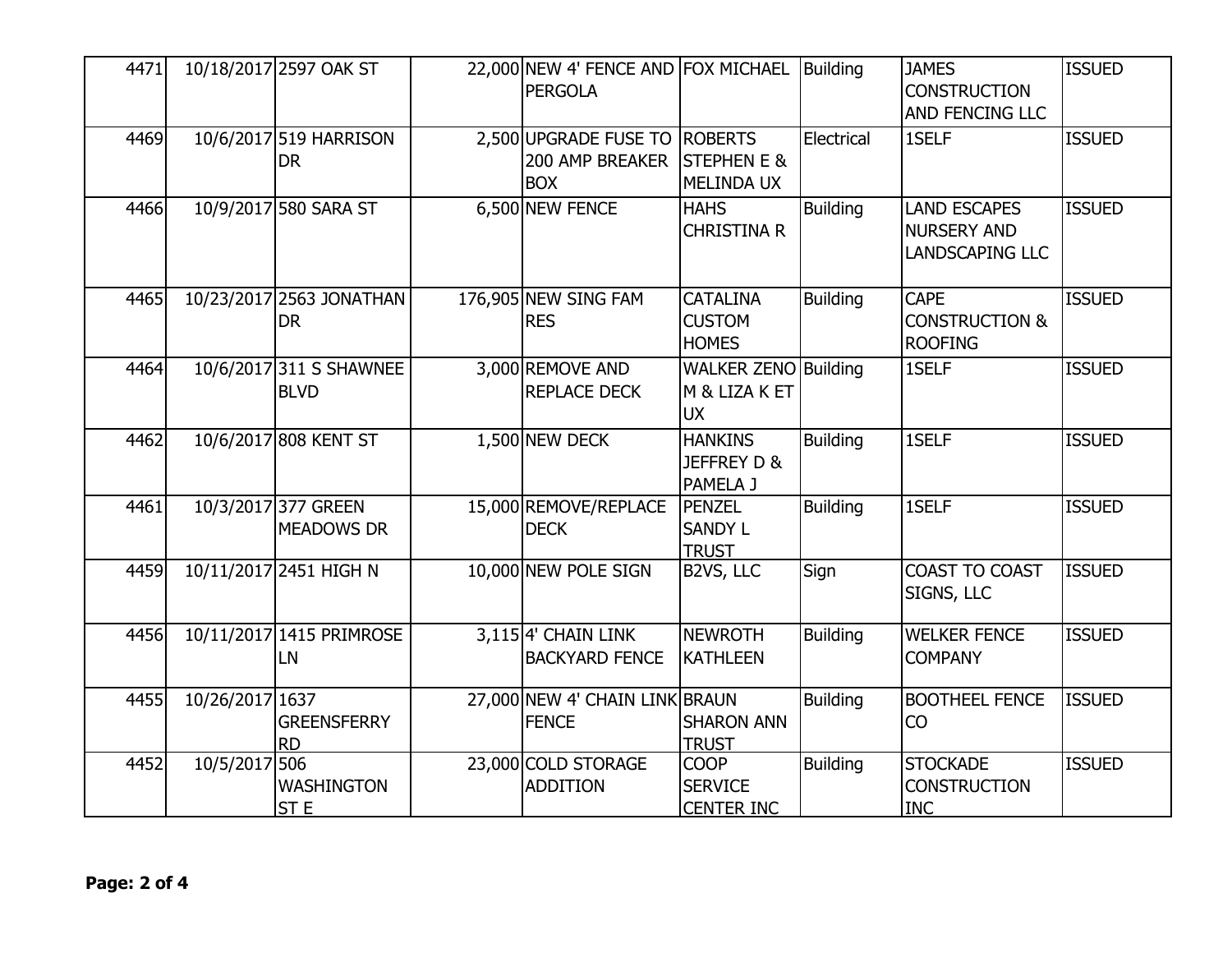| 4450 | 10/6/2017 950  | <b>KIMBELWOODS</b><br><b>DR</b>                 | 45,000 REPLACE<br><b>INGROUND POOL</b>                           | <b>KIPLINGER</b><br><b>ROGER L &amp;</b><br><b>JENNIFER L</b><br><b>UX</b> | <b>Building</b> | <b>PREFERRED</b><br>MAINTENANCE INC.<br>/ AMERICAN POOLS<br>OF MISSOURI     | <b>ISSUED</b> |
|------|----------------|-------------------------------------------------|------------------------------------------------------------------|----------------------------------------------------------------------------|-----------------|-----------------------------------------------------------------------------|---------------|
| 4449 |                | 10/4/2017 2346 OAK ST                           | $5,380$ 5' NEW FENCE                                             | POWELL MIKE Building<br>& AMANDA                                           |                 | <b>BOOTHEEL FENCE</b><br>CO                                                 | <b>ISSUED</b> |
| 4448 |                | 10/5/2017 1727 CHIMNEY<br><b>SPRING CT</b>      | 49,290 NEW POOL WITH<br><b>FENCE</b>                             | <b>STURM LUCAS Building</b><br>& MANDI                                     |                 | JO CO POOLS, INC                                                            | <b>ISSUED</b> |
| 4441 |                | 10/6/2017 2515 JONATHAN<br><b>DR</b>            | 174,315 NEW SING FAM<br><b>RES UNFINISHED</b><br><b>BASEMENT</b> | QUALITY<br><b>PLUMBING</b>                                                 | <b>Building</b> | <b>QUALITY</b><br><b>PLUMBING</b><br><b>HEATING &amp;</b><br><b>COOLING</b> | <b>ISSUED</b> |
| 4440 |                | 10/6/2017 2527 JONATHAN<br><b>DR</b>            | 174,650 NEW SING FAM<br><b>RES UNFINISHED</b><br><b>BASEMENT</b> | <b>QUALITY</b><br><b>PLUMBING</b>                                          | <b>Building</b> | <b>QUALITY</b><br><b>PLUMBING</b><br><b>HEATING &amp;</b><br><b>COOLING</b> | <b>ISSUED</b> |
| 4435 | 10/4/2017 1632 | <b>DISCOVERY CT</b>                             | $6,231$ NEW 5' FENCE                                             | <b>DIEBOLD</b><br><b>STEPHEN &amp;</b><br><b>RUTH</b>                      | <b>Building</b> | <b>BOOTHEEL FENCE</b><br>CO                                                 | <b>ISSUED</b> |
| 4432 | 10/4/2017 710  | <b>FARMINGTON</b><br><b>RDN</b>                 | 4,323 NEW 4' CHAIN LINK CAMBRON<br><b>FENCE</b>                  | <b>EARL F</b>                                                              | <b>Building</b> | <b>BOOTHEEL FENCE</b><br>CO                                                 | <b>ISSUED</b> |
| 4430 |                | 10/2/2017 728 HIGHLAND<br><b>DR</b>             | 37,000 ADDITION TO<br><b>EXISTING</b><br><b>RESIDENCE</b>        | <b>BUSCHE RON</b><br>W & LISA K ET<br><b>UX</b>                            | Building        | <b>LEGS</b><br><b>CONTRACTING</b>                                           | <b>ISSUED</b> |
| 4427 |                | 10/11/2017 1003 HIGH ST N<br>FIELD <sub>5</sub> | 4,900 REPLACE SCORE<br><b>BOARD W/LED ONE JACKSON</b>            | <b>CITY OF</b>                                                             | <b>Building</b> | COAST TO COAST<br>SIGNS, LLC                                                | <b>ISSUED</b> |
| 4426 |                | 10/11/2017 210 WEST LN N                        | 5,000 REPLACE SCORE<br>BOARD W/LED ONE SCHOOL                    | JACKSON R2                                                                 | <b>Building</b> | COAST TO COAST<br>SIGNS, LLC                                                | <b>ISSUED</b> |
| 4425 |                | 10/11/2017 425 DEERWOOD<br>DR E                 | 5,000 REPLACE SCORE<br>BOARD W/LED ONE SCHOOL                    | <b>JACKSON R2</b>                                                          | <b>Building</b> | COAST TO COAST<br>SIGNS, LLC                                                | <b>ISSUED</b> |